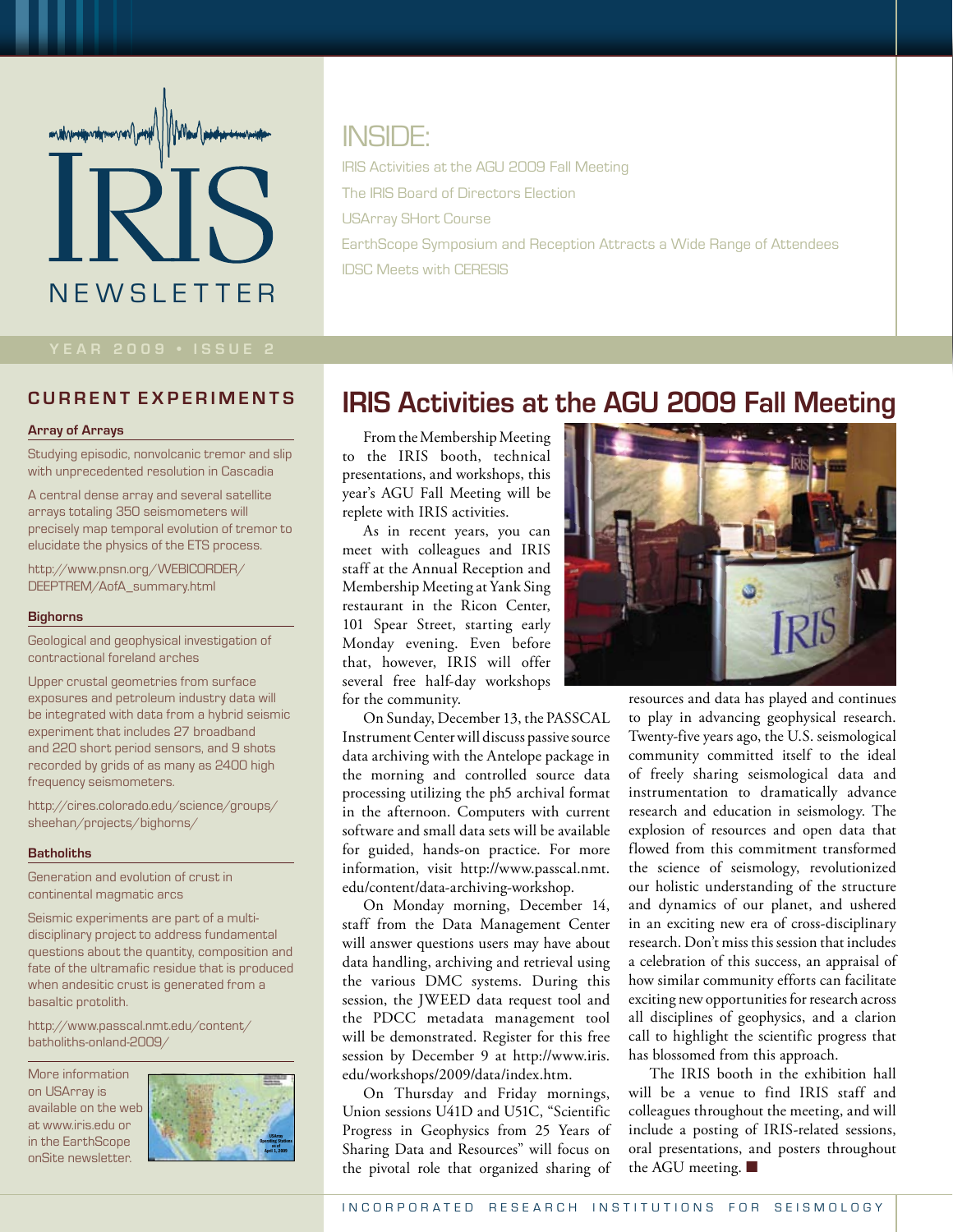## **The IRIS Board of Directors Election**

One of the strengths of IRIS is the direct involvement of individual researchers in IRIS governance. The Board of Directors is composed of nine representatives of the IRIS Member Institutions, who are elected at the Members' annual meeting. The Board appoints members of the committees that oversee individual programs and meets several times each year to review policies

and priorities and to set budgets. This year, Members will elect three Directors who will each serve three years. The newly elected Directors will help to lead IRIS through submission of a proposal during 2010 for a new Core Programs Cooperative Agreement with NSF, completion of the first EarthScope O&M Cooperative Agreement, and securing separate support for further IRIS activities. The IRIS community is encouraged to talk with their Member representatives about their votes. IRIS Member representatives are posted at http:// www.iris.edu/hq/about\_iris/membership/ member institutions. Statements from the Director candidates are posted at http:// www.iris.iris.edu/09\_bod\_election/. ■



#### **Beatrice Magnani**



- PASSCAL Standing Committee (2009-2011)
- Continental Dynamics of the Rocky Mountains (CD-ROM) (2000-2004)
- SE Caribbean BOLIVAR (2002-2007)
- • High-resolution near surface seismic imaging projects



### **Douglas Wiens**

Professor and Chair Department of Earth & Planetary Sciences Washington University in St. Louis

*http://epsc.wustl.edu/ seismology/doug/doug.html*

- • Chair, Polar Networks Science Committee (2008-present)
- DMS Standing Committee (2003-2008; chair, 2006-2008)
- GSN Standing Committee (1992-1994)
- IRIS Executive Committee (1991, 1995-1998)
- PASSCAL Principal Investigator



#### **Francis Wu**

Professor of Geophysics Department of Geological Sciences SUNY Binghamton *http://geology.binghamton. edu/faculty/wu/wu.html*

- DMS Standing Committee (1990-1996; chair, 1993-1996)
- NSF-EAR: Geophysics Panel (1993-1995) and Liaison for Continental Dynamics Panel (1993-1996)
- Program Co-Chair, WPGM, AGU (1992, 1998)
- BSSA board of directors, (1986-1992)
- • Ocean Bottom Seismometer Instrument Pool Oversight Committee, (2008-present)



#### **John Hole**

Associate Professor of Geophysics Virginia Tech *http://www.geos.vt.edu/ people/hole/*

- • E&O Standing Committee (2009-present)
- DMS Standing Committee (2006-2008)
- PASSCAL Standing Committee (2003-2005)
- • Writing team for EarthScope Science Plan (2009)
- • Writing team for Long-Range Science Plan for Seismology (Grand Challenges) (2008)
- • Co-chair EarthScope Thematic Working Group on Continental Structure and Evolution (2009-present)
- • Controlled-source PASSCAL field surveys (1989-2011), some with a coincident earthquake-source deployment



#### **Michael Ritzwoller**

Professor, Department of Physics Director, Center for Imaging the Earth's Interior University of Colorado at Boulder

*http:/ciei.colorado.edu/ ritzwoller\_m*

- DMS Standing Committee (2007-present)
- • Transportable Array Working Group (2005-2008)
- GSN Standing Committee (2004-2007)
- • Research using GSN, PASSCAL, and USArray data from the DMS



#### **Susan Bilek**

Associate Professor Earth and Environmental Science Dept New Mexico Tech *http://www.ees.nmt.edu/bilek/*

- GSN Standing Committee (2007-2009)
- MARGINS steering committee (2008-2010)
- • SSA Honors Committee student award chair (2008-2009)
- SSA Nominating Committee (2009)
- User of GSN/PASSCAL data

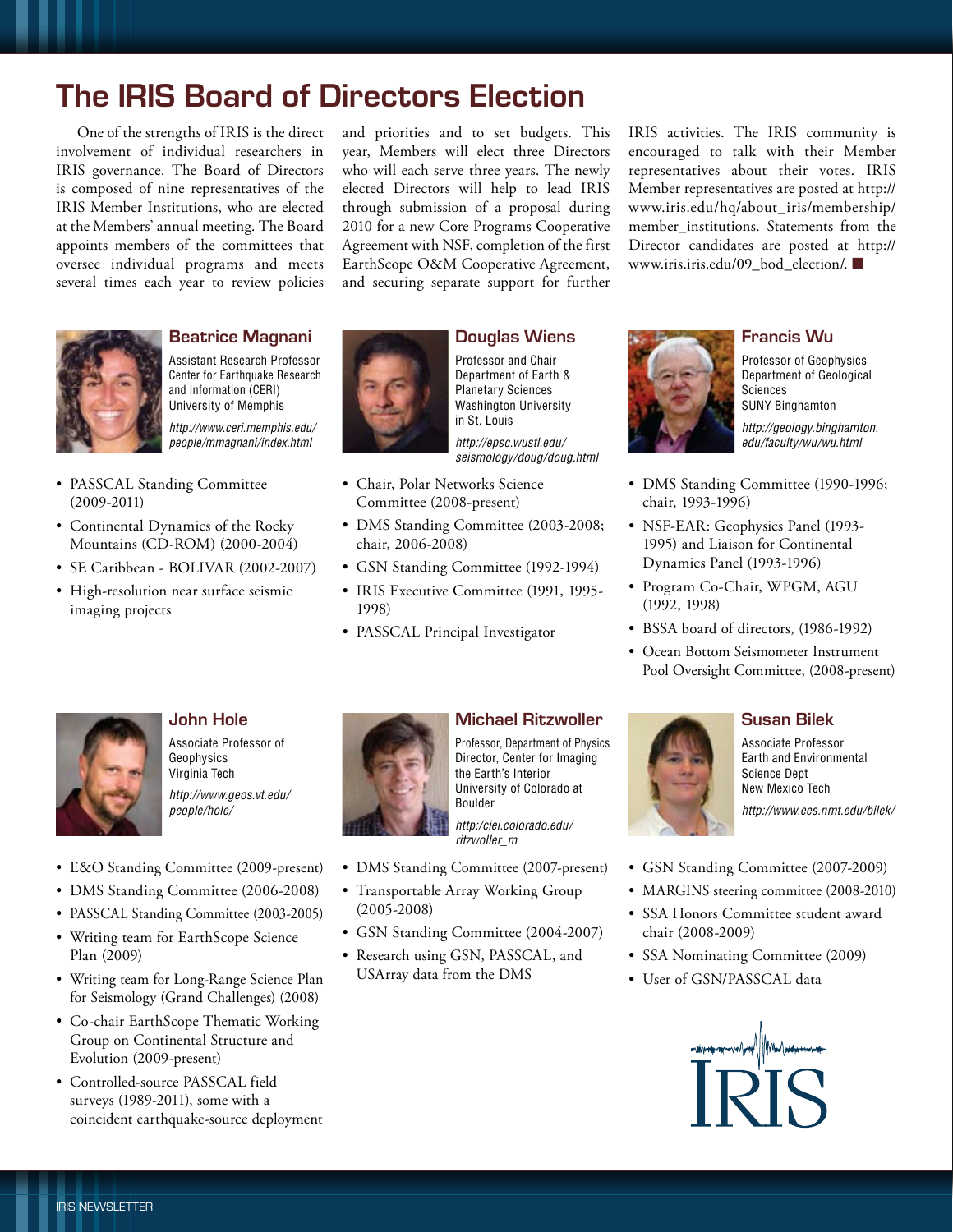## **USArray Short Course**

Advanced graduate students from all over the US gathered for a short course at Northwestern University held August 3-7, 2009. The purpose of the workshop was to address opportunities and challenges in USArray data processing. The 21 short course students were joined by 11 instructors, whose expertise ranged from basic seismogram processing to database management and the development of multichannel processing codes.

Participants learned about seismic data processing in general, its history and intricacies, current practices, and exchanged

ideas for future handling of the data flow from USArray. Each lecture was accompanied by hands-on exercises with actual USArray data. Students also worked in groups on different projects, which were presented on the last day of the short course. These projects included the development of manuals and tutorials on best practices in processing USArray data with existing tools, a wiki for exchanging information, tools, and data products, utilization of interactive graphical user interfaces for data processing and analysis, and a plan for visualizing and merging seismic-tomography results from USArray. Participants came away from the short course inspired to further the development of new strategies and tools that deal effectively with this enormous volume of seismograms.

The short course was organized by Gary Pavlis of Indiana University, Suzan van der Lee of Northwestern University, and Bob Woodward of IRIS/USArray. Direct support for the workshop came from the Earthscope and EAR Education and Human Resources Programs of the National Science Foundation with indirect support through the IRIS Education and Outreach program. ■

*Hands-on exercises were an essential part of the short course experience. Students and organizers at the short course held at Northwestern University.*





### **EarthScope Symposium and Reception Attracts a Wide Range of Attendees**

On Wednesday, April 29, 2009, a coalition of Earth science organizations led by the IRIS Consortium and UNAVCO, Inc. hosted a symposium and reception to

*Lucy Flesch, Purdue University, EarthScope equipment and presents geodetic findings during the EarthScope Symposium.*







acknowledge and recognize the contributions of the National Science Foundation and the numerous organizations and agencies that have helped make the first five years

> of EarthScope a resounding success. Leading-edge science results were presented by four researchers during a well-attended EarthScope Symposium. This was followed by an EarthScope Reception where nearly 200 attendees informally exchanged information and ideas about EarthScope data, findings, and upcoming experiments. In addition to recognizing the National Science Foundation and the other organizations and agencies that played a role in the success of EarthScope, the



 *Matt Fouch, Arizona State University, identifies some of the contributors to current research endeavors.*

reception also featured displays of state-ofthe-art EarthScope equipment that attendees could examine. EarthScope facilities staff was also on hand throughout the symposium and reception to answer any questions about the instruments and the observatories.

The EarthScope partners extend a special Thank You to all of the co-sponsors that made this successful event possible. ■